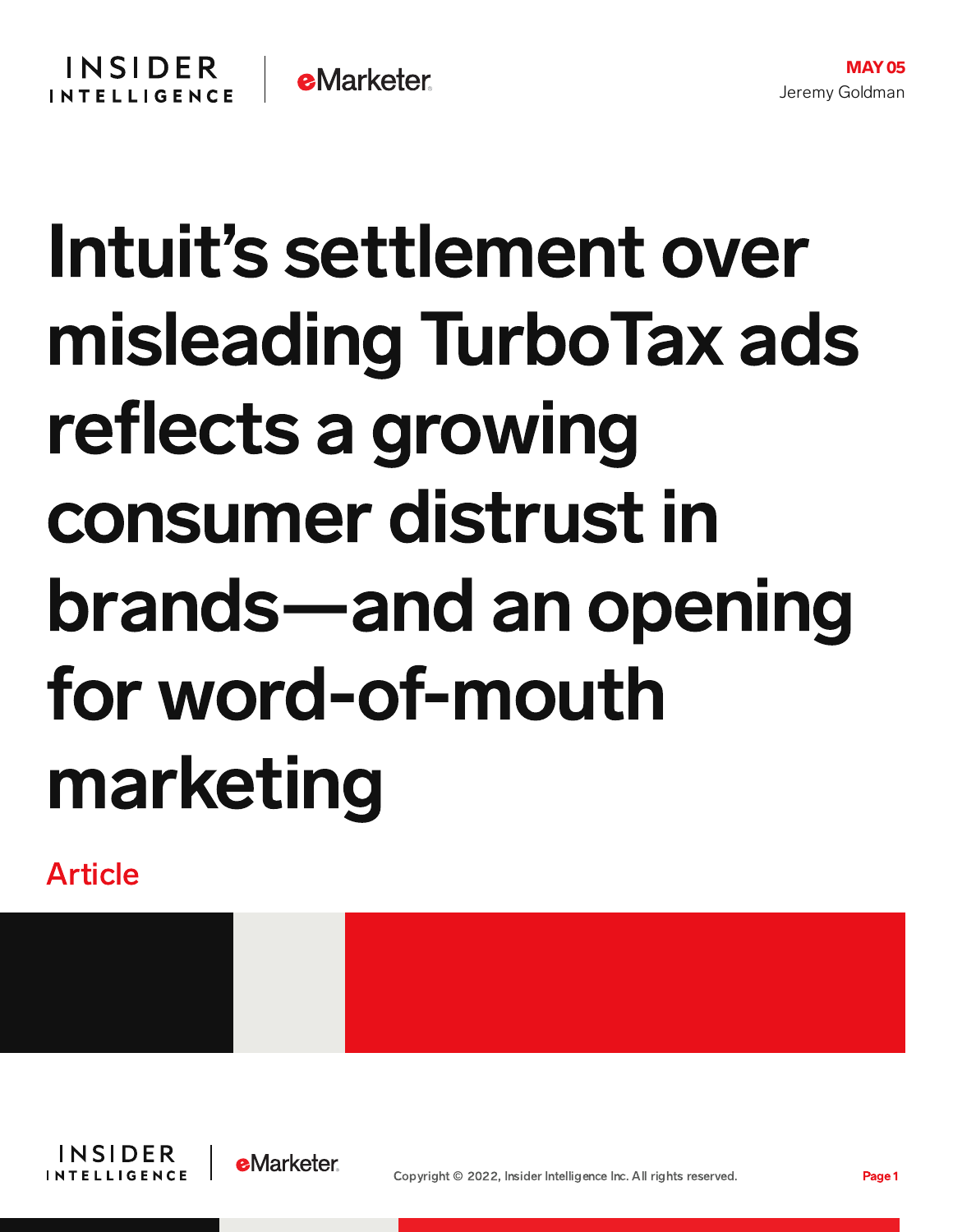## The news: Intuit, the creator of TurboTax software, has agreed to a \$141 million settlement to address charges that it deceived taxpayers and directed them away from free tax-filing services toward its premium products.

**More on this:** TurboTax sold one program that enabled taxpayers to submit "basic" returns but heavily promoted "freemium" services as an upsell.

- Intuit also hid its **IRS Free File** program landing page from search engines for approximately five months during the height of tax season, state attorneys general alleged.
- According to preliminary estimates, Texas had the greatest number of tax filers who were misled by Intuit and charged unfairly, with 460,000.

**Zoom out:** Misleading advertising has been in the news quite a bit as of late:

- Amazon's search results don't distinguish well between paid ads and search results and may be 'unlawfully deceiving' consumers, according to a December FTC complaint.
- A class-action lawsuit filed in Florida last month [said](https://content-na1.emarketer.com/fashion-nova-s-review-suppression-tactics-could-have-long-term-consequences) fast-fashion retailer Fashion Nova intentionally suppressed thousands of negative customer reviews to inflate prices and encourage purchases.
- The District of Columbia recently sued [Grubhub](https://content-na1.emarketer.com/dc-s-attorney-general-accuses-grubhub-of-deceiving-customers-exploiting-restaurants) for fraudulent marketing during the pandemic in order to raise revenues.

**Trust deficit:** 37% of consumers trust social media influencers over brands, with Gen Z and millennials twice as likely to trust influencers as boomers, [per](https://www.prnewswire.com/news-releases/37-of-consumers-trust-social-media-influencers-over-brands-301538111.html) newly released Oracle data.

- Consumers don't trust brands—but they want to: 70% say trusting a brand is more important today than in the past, [per](https://www.edelman.com/research/brand-trust-2020) Edelman 2020 data.
- Another Edelman study **[found](https://chart-na1.emarketer.com/244122/factors-that-adults-worldwide-rate-criticalimportant-deciding-which-brands-buy-use-oct-2020-of-respondents)** 88% of worldwide adults rate trust in a brand as critical or important when deciding which brands to purchase. That outstrips every other consideration besides value and quality (90% apiece).